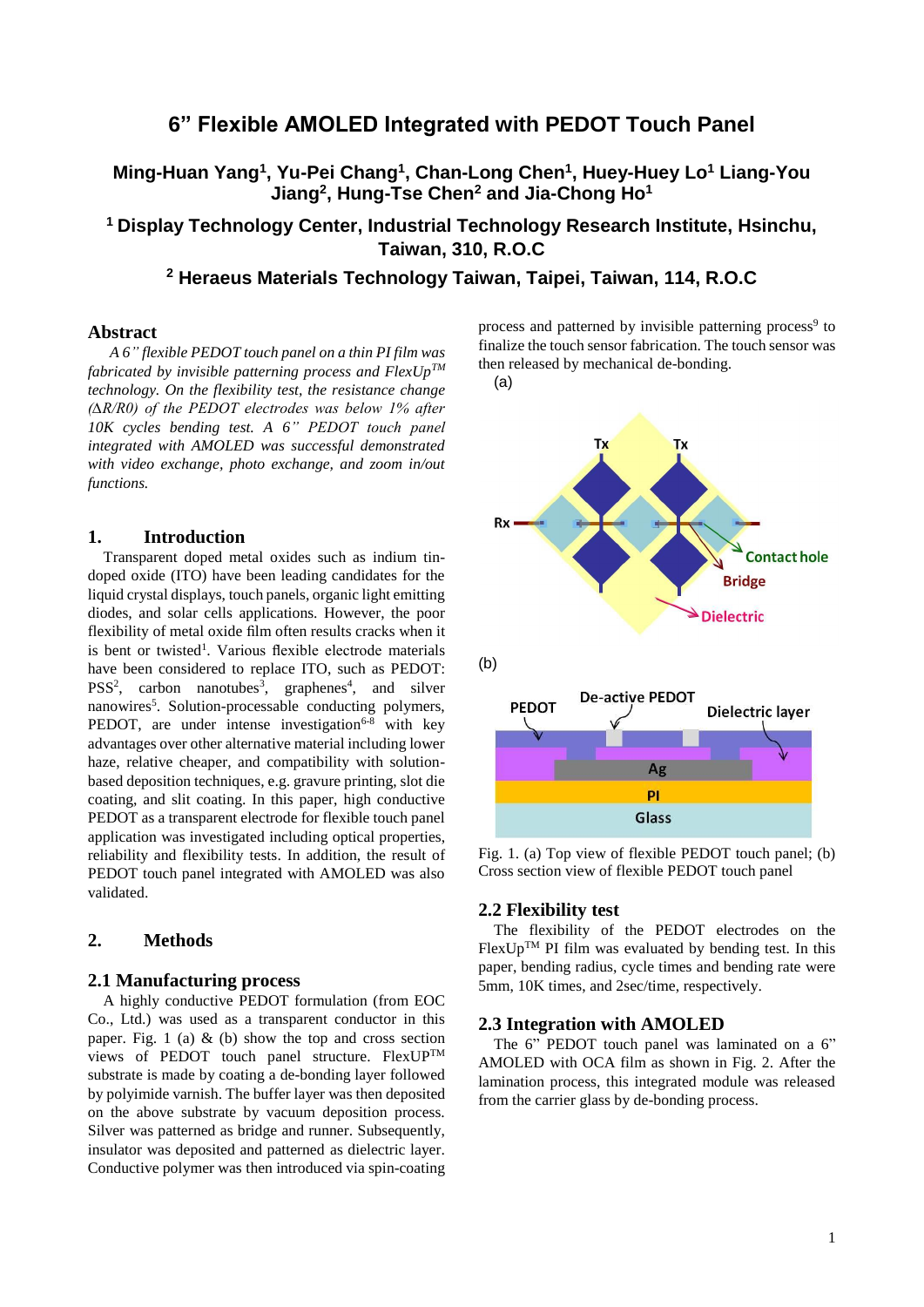

Fig. 2. Diagram of AMOLED integrated with PEDOT touch panel

## **3. Results & Discussion**

Sheet resistance and thickness variations of spin-coated PEDOT films were controlled by tuning the recipe of spincoating process. Fig. 3 shows the optical properties of PEDOT. The haze value of PEDOT film is satisfactory low  $\left($ <1%) and stable. The transmittance of red, green, and blue light increased with decreasing sheet resistance. The transmittance was greater than 80% when the sheet resistance was over  $70\Omega/\Box$ . For touch panel application, the sheet resistance and transmittance of PEDOT film were suggested to be controlled at the area of dotted blue region, as shown in Fig. 3.



Fig. 3. Relation between sheet resistance of PEDOT film and its optical properties

To identify the minimal line width of PEDOT electrodes, a test key with different line widths was designed for the test. The line widths were 75um, 150um, 200um, 250um, 300um, 350um, 400um, respectively. After de-activation process with PEDOT etchant, the line resistances of PEDOT electrode, where the line width was higher than 200μm, slightly increased with increasing etching time but increased substantially in the fine line design where the line width is smaller than 200μm as shown in Fig. 4. In order to ensure the line resistance of electrodes was lower than  $15K\Omega$ , required specification of touch panel IC, the line width of the circuit is suggested to be greater than 200µm.



Fig. 4. Relation between sheet resistance of PEDOT film and its line width

In order to examine the flexibility of PEDOT electrodes, a test key of PEDOT electrode was fixed on a bending machine which the bending radius can be programmed from 5 mm to 50 mm by adjusting bending angle and the bending cycle can be counted by a built-in register. Fig. 5 shows the screen captures during the bending test, for example, the bending radius is 5mm as the bending angle is 0 degree. In this flexibility test, the line resistance of PEDOT electrodes will be checked after 10,000 cycle inward/outward bending tests at 5mm radius.



Figure 5. The bending test instrument

 Fig. 6 shows the result of inward/outward bending test of PEDOT electrodes. The bending radius is 5mm, the bending times are 10,000 cycles, and the structure of PEDOT test electrode was simulated an actual touch panel structure which PET laminated on PEDOT electrode/PI by OCA film. After 10,000 cycles inward/outward bending test, the resistance variation of each PEDOT electrode was below 1%.



Fig. 6. Resistance variations of electrodes on a PEDOT